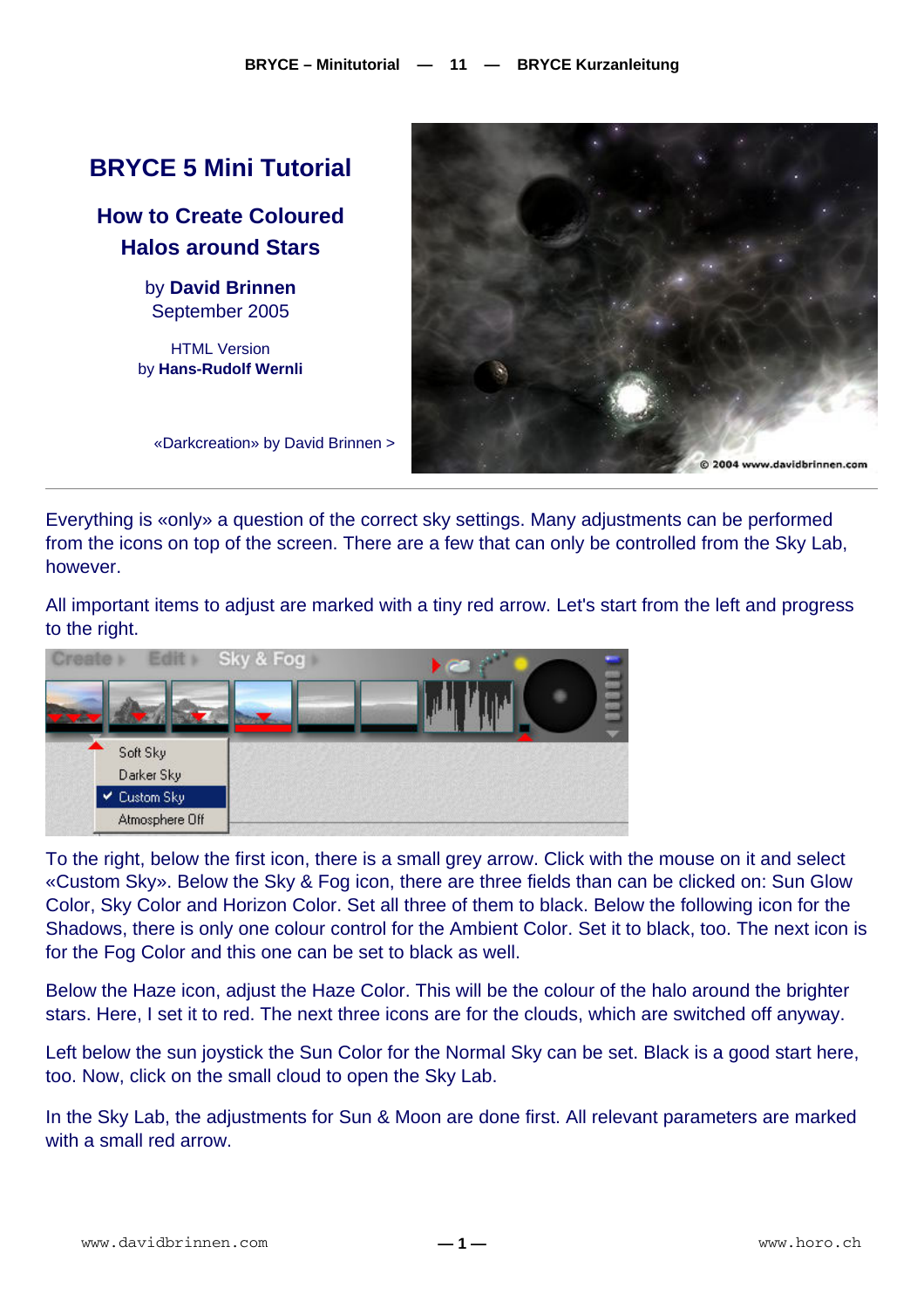Switch on Celestial and select the Custom Field. When using Random Field, all stars have the same brightness. The Custom Field shows, in fact, part of the stars we see at night in the real heaven and the stars have different brightnesses. Set Intensity and Amount to maximum for a start.



You can adjust the desired part of the starry sky with the joystick. If the large white dot is in the center and all camera angles are set to 0°, you see the «standard» sky, like on a star map, i.e. at spring at a rectascension of 6h (90°) and you look due north. If you move the sphere up, the starfield shifts more to the zenith, if you move it down, you are looking southwards. If you move the dot over the edge, a smaller bright point (the moon) appears and you have the sky as seen from the southern hemishere.

Make sure, Ambient and Sky Dome are black. Also, Disable Sun Light and set the Altitude (actually, the declination) of the sun to 90°.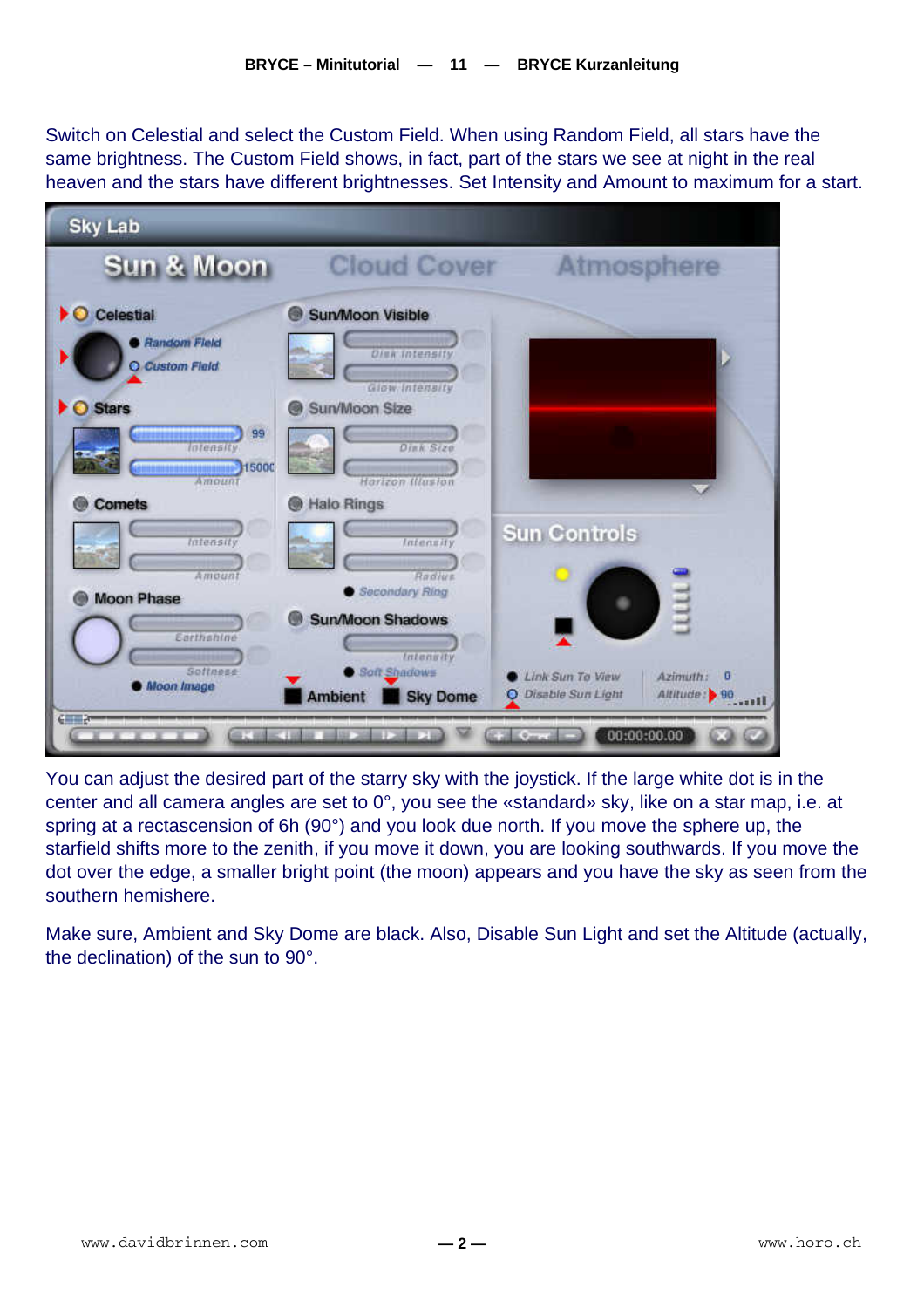## Select Cloud Cover in the Sky Lab.



All there is to do here is to switch all clouds off.

Finally, select in the Sky Lab the Atmosphere.

De-select everything except Haze. Chose your desired colour and set the Density to 50, the Thickness to 25 and the Base Height (which can be set only here) to 10.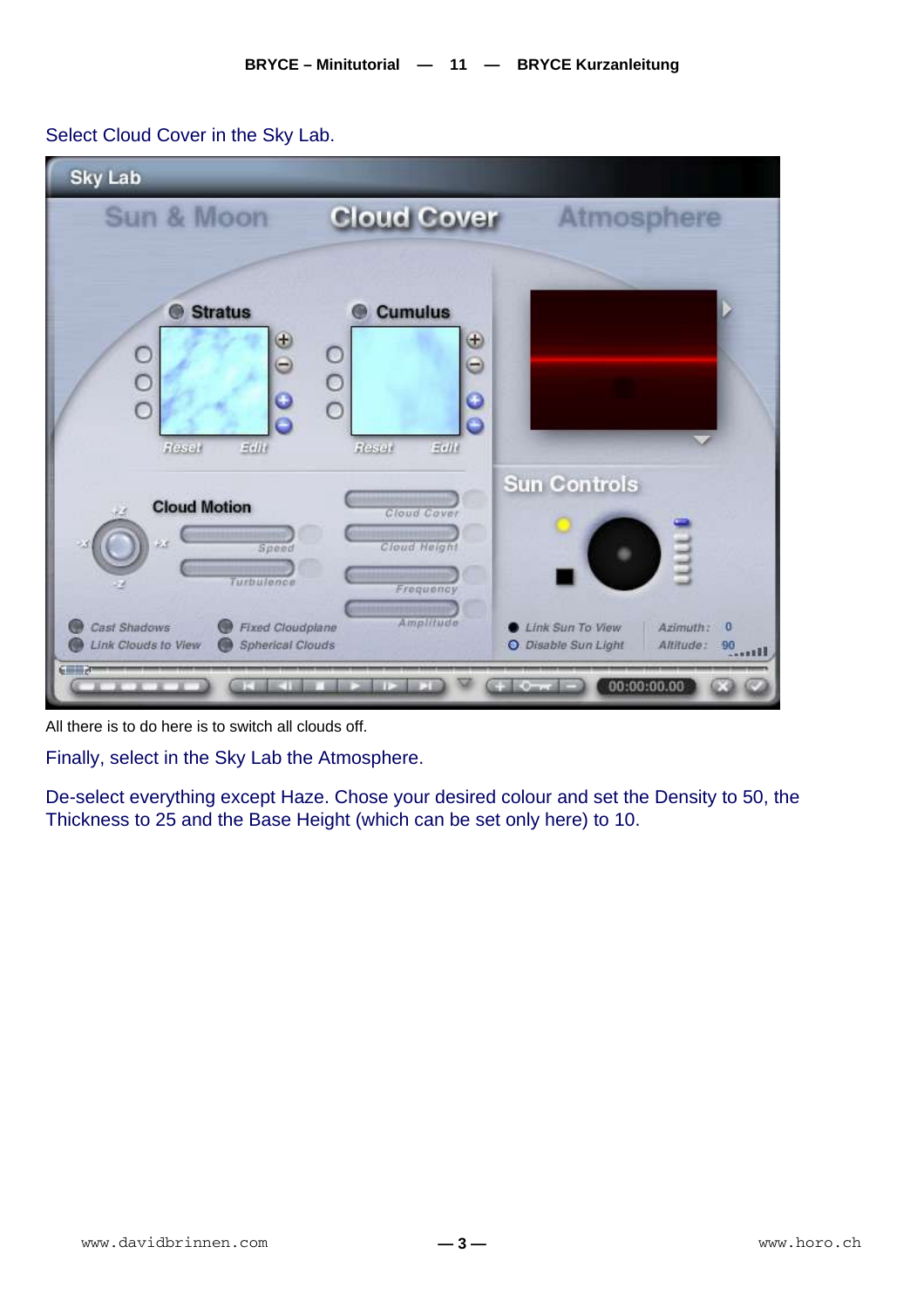

On the right side, you are remembered how to the settings for the sun should be.

| Object Name |                       |                      |                    |   |
|-------------|-----------------------|----------------------|--------------------|---|
| Camera      |                       |                      |                    |   |
| Trackball   |                       | Invisible            |                    |   |
|             | Center To Selection   | Locked               |                    |   |
| a Tripod    |                       | Show FOV             |                    |   |
| $E$ Free    |                       |                      | Show Origin Handle |   |
|             |                       | Absolute Coordinates |                    |   |
| Origin      | 0                     | 30                   | $-100$             | в |
| Position    | n                     | 30                   | $-100$             | в |
| Rotate      | $-90$ $\triangleleft$ | Ū.                   | O                  | ۰ |
|             |                       |                      |                    |   |
| Pan V       | Ω                     | FOV                  | 90.4               | ٥ |
|             |                       |                      |                    |   |

Set the camera as shown. With the Rotation of -90° in the Xaxis the camera looks straight up to the zenith.

As the final thing in your preparation, delete the ground plane. We want to have the starry sky everywhere.

Select a generous size for your document, e.g. 1024 x 768 and start a test render. The following picture shows, what you can expect from those settings.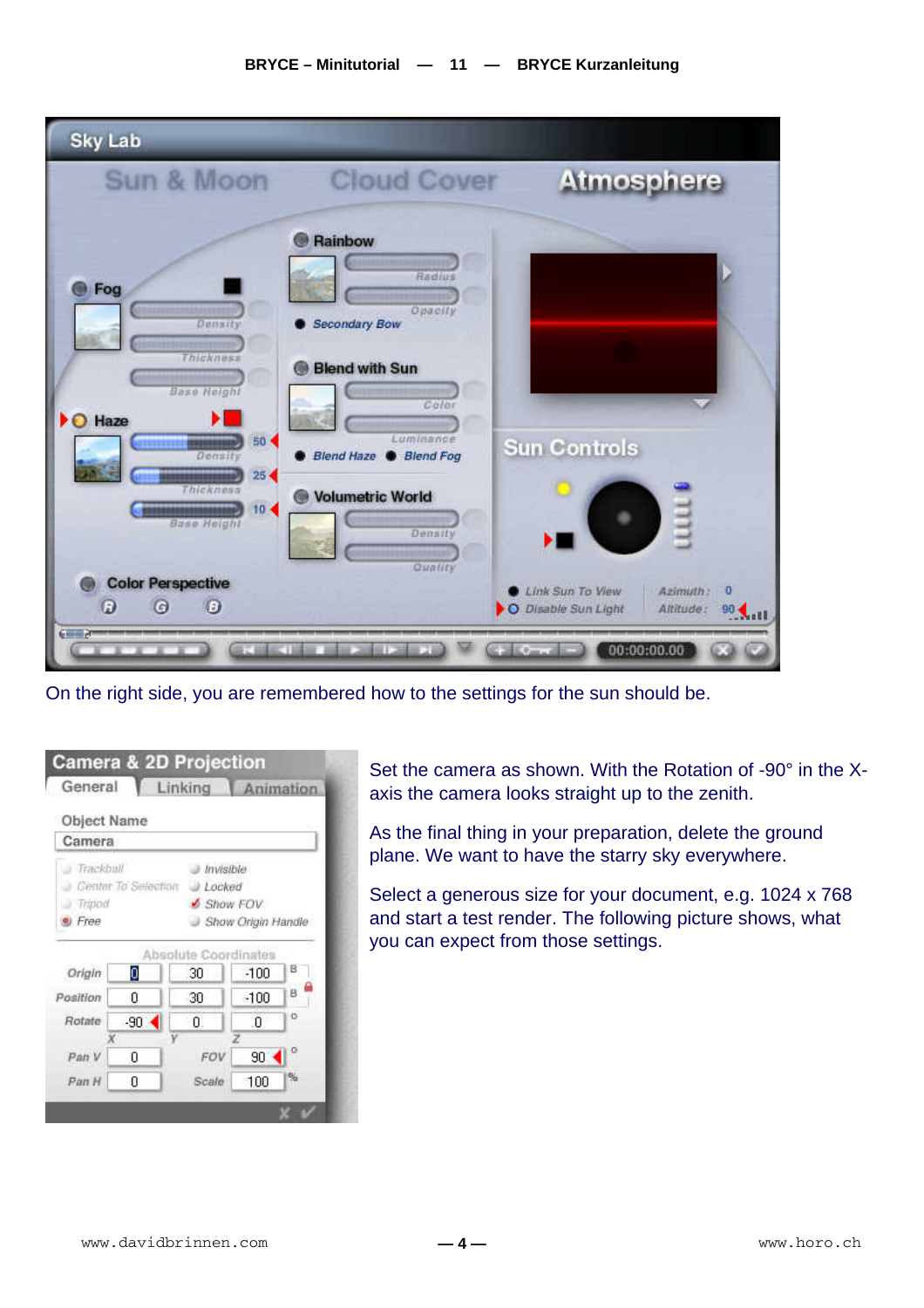

This is a part of a 1600 x 1200 render, done in seconds.

## **Fine Adjustments and Controlling the Halo**

To adjust density and expansion of the halo, Haze Density and Haze Thickness have to be adjusted. That thought might have occurred to you already. Interestingly, the German version translates «Thickness» as «Height». Change those values carefully and watch what happens to the thumbnail at right in the Sky Lab. Even though you can't see any stars, you can draw some conclusions.

Move the X-axis of the camera down towards the horizon, for example from -90° to -45°. Because haze is used for the halo, the halo becomes more pronounced the nearer you get to the ground. When the camera is horizontal (0°), haze gets its greatest influence.

The more you move the camera angle from -90° to 0°, the more the value of the Base Height comes into play. This tutorial creates halos around bright stars reliably. How you want it for your project, you have to approach very carefully from here.

To Disable Sun Light might be a clever idea if you go for a black sky. However, a coloured sun outside the field of view but near to one edge produces beautiful colour effects that are worth to explore. Play with the sun's Azimuth and Altitude (which is actually the sun's declination or hight above the horizon).